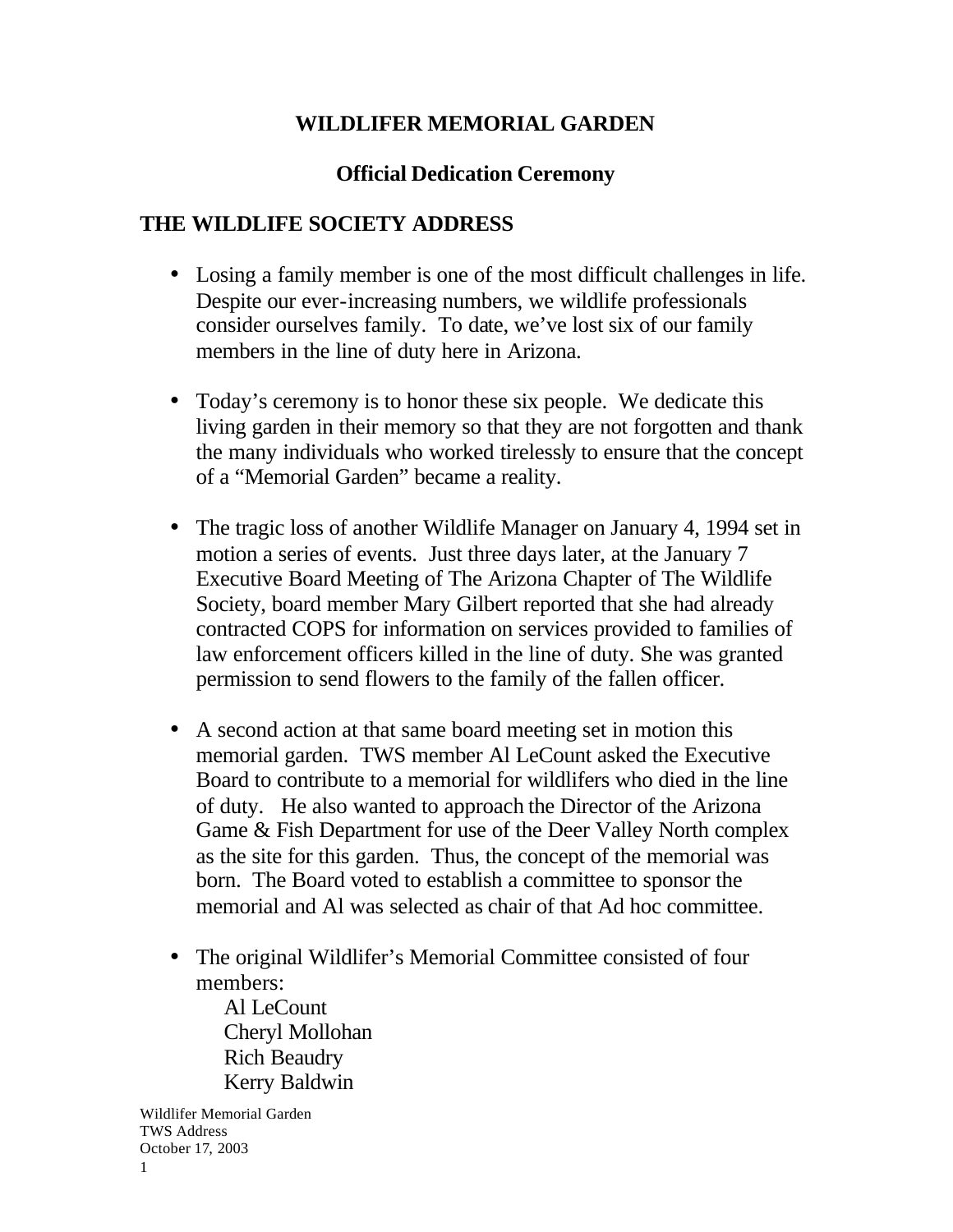- These four expanded on the original concept and enlisted the help of other professionals who were interested in being involved, mainly because of the loss of a close friend or to honor those who paid so dearly to help wildlife in Arizona.
- On February 3, 1994 Al discussed the idea of the memorial garden to the general membership of the Arizona Chapter of The Wildlife Society at its annual meeting. Those in attendance were fully supportive
- In December 1994, the Executive Board granted final approval for a native plant garden, a living memorial, awaiting final approval by the Arizona Game & Fish Commission.
- In March of 1995, a special account in the Arizona Chapter's budget was approved. The rapid receipt of sizeable donations provided the necessary money to start the project. Four of these early major contributors were:

The Arizona Chapter of The Wildlife Society The Arizona-New Mexico Chapter of The American Fisheries Society Arizona Public Service The Sportsman's Gun Club of Phoenix

- Many individuals and companies also have provided donations to this special account over the years, helping to fund the project.
- The initial garden design was a pro bono donation by local architect Steve Lohide, aided by his employer, the Tempe landscape architecture firm Logan, Simpson & Dye.
- Fund-raising activities to support the special account began right after its inception. TWS members Karen and Jeff Simms assembled an auction for the Joint Annual Meeting of The American Fisheries Society and The Wildlife Society in Sierra Vista, during February 1996. Forty letters they sent to businesses asking for auction items were met with favorable responses, making the auction a great success.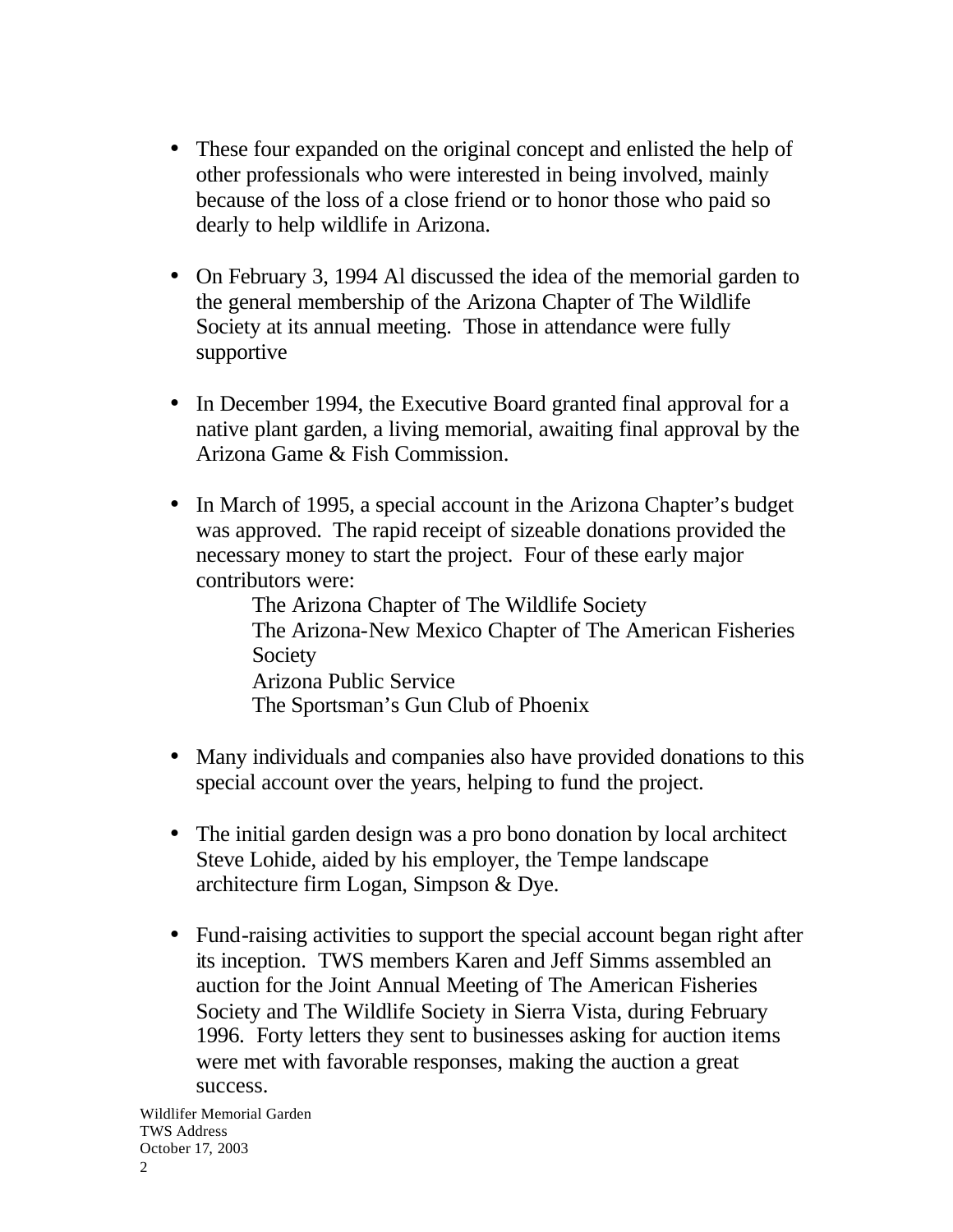- On January 19, 1996 the Executive Board approved then-President-Elect Ron Engel-Wilson's idea of selling engraved bricks to pave the walkways, much like those at the Phoenix Zoo.
- On November 18, 1996 the Executive Board approved of members Lisa Andersen and Ron Engel-Wilson to finalize Memorial Garden plans.
- After a few frustrating years where legalities prevented the Department from moving forward, the Joint Legislative Budget Committee (JLBC) in July 1998 approved the Department's plans and funds to implement the garden.
- In 1998, the Ad hoc Committee for the Memorial Garden consisted of Chair Lisa Andersen, Beth Humphries (USFS), Dave Belitsky (AZGFD) and former Chapter President Bill Mannan (UA).
- In 1998, the Department purchased the required stamped and approved blueprints.
- On January 6, 1999 the Executive Board approved a motion to add a member of the Arizona Game Rangers Association to the Committee. The Association became the Arizona Game Ranger Lodge 71 of the Fraternal Order of Police, one of the primary sponsors of the Memorial Garden.
- The history of this Memorial Garden is long. Many people have contributed to the project during both good times and trying times to make sure that the garden was built.
- The most significant person is Lisa Andersen. When Al LeCount retired, Lisa became the backbone of this project. She had been a constant since February 1996. Unfortunately, Lisa had family commitments and isn't able to be here today.
- Al LeCount is a good friend of mine and conceived the idea of the memorial. He worked hard until his retirement to make the garden a